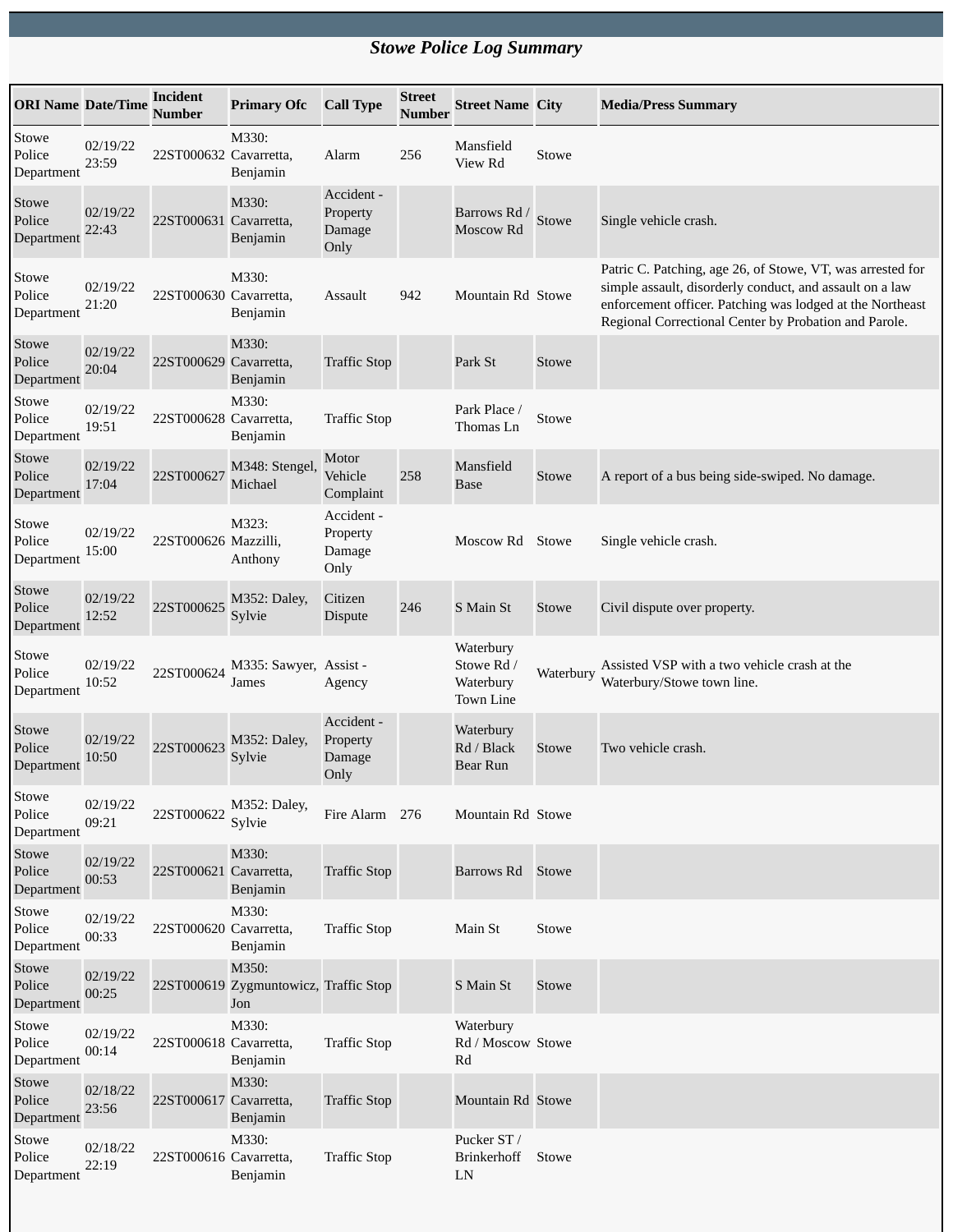| <b>ORI Name Date/Time</b>     |                   | <b>Incident</b><br><b>Number</b> | <b>Primary Ofc</b>                                    | <b>Call Type</b>    | <b>Street</b><br><b>Number</b> | <b>Street Name City</b>                              |       | <b>Media/Press Summary</b>                                                      |
|-------------------------------|-------------------|----------------------------------|-------------------------------------------------------|---------------------|--------------------------------|------------------------------------------------------|-------|---------------------------------------------------------------------------------|
| Stowe<br>Police<br>Department | 02/18/22<br>20:49 | 22ST000615 Cavarretta,           | M330:<br>Benjamin                                     | <b>Traffic Stop</b> |                                | Waterbury<br>Rd                                      | Stowe |                                                                                 |
| Stowe<br>Police<br>Department | 02/18/22<br>20:16 |                                  | M350:<br>22ST000614 Zygmuntowicz, Alarm<br>Jon        |                     | 83                             | Nosedive Dr Stowe                                    |       |                                                                                 |
| Stowe<br>Police<br>Department | 02/18/22<br>19:47 |                                  | M350:<br>22ST000613 Zygmuntowicz, Traffic Stop<br>Jon |                     |                                | Moscow Rd                                            | Stowe |                                                                                 |
| Stowe<br>Police<br>Department | 02/18/22<br>19:30 | 22ST000612 Cavarretta,           | M330:<br>Benjamin                                     | <b>Traffic Stop</b> |                                | Stagecoach<br>Rd                                     | Stowe |                                                                                 |
| Stowe<br>Police<br>Department | 02/18/22<br>19:27 |                                  | M350:<br>22ST000611 Zygmuntowicz, Traffic Stop<br>Jon |                     |                                | Moscow Rd                                            | Stowe |                                                                                 |
| Stowe<br>Police<br>Department | 02/18/22<br>19:12 |                                  | M350:<br>22ST000610 Zygmuntowicz, Traffic Stop<br>Jon |                     |                                | Moscow Rd Stowe                                      |       |                                                                                 |
| Stowe<br>Police<br>Department | 02/18/22<br>18:55 | 22ST000609 Cavarretta,           | M330:<br>Benjamin                                     | <b>Traffic Stop</b> |                                | Waterbury<br>Rd/<br>Goldbrook<br>Rd                  | Stowe |                                                                                 |
| Stowe<br>Police<br>Department | 02/18/22<br>18:44 |                                  | M350:<br>22ST000608 Zygmuntowicz, Traffic Stop<br>Jon |                     |                                | Moscow Rd Stowe                                      |       |                                                                                 |
| Stowe<br>Police<br>Department | 02/18/22<br>17:30 |                                  | M350:<br>22ST000607 Zygmuntowicz, Alarm<br>Jon        |                     | 3920                           | Weeks Hill<br>Rd                                     | Stowe |                                                                                 |
| Stowe<br>Police<br>Department | 02/18/22<br>15:10 | 22ST000606                       | M352: Daley,<br>Sylvie                                | Welfare<br>Check    | 4968                           | Mountain Rd Stowe                                    |       | Welfare check request.                                                          |
| Stowe<br>Police<br>Department | 02/18/22<br>09:21 | 22ST000605                       | M332: O'Steen,<br><b>Brooke</b>                       | <b>Traffic Stop</b> |                                | Mountain Rd Stowe                                    |       |                                                                                 |
| Stowe<br>Police<br>Department | 02/18/22<br>08:59 | 22ST000604                       | M332: O'Steen, Traffic Stop<br><b>Brooke</b>          |                     |                                | Mountain Rd Stowe                                    |       |                                                                                 |
| Stowe<br>Police<br>Department | 02/18/22<br>08:18 | 22ST000603                       | M327: Jenness,<br>Donald                              | <b>Traffic Stop</b> |                                | Main St                                              | Stowe |                                                                                 |
| Stowe<br>Police<br>Department | 02/18/22<br>08:10 | 22ST000602                       | M332: O'Steen, Traffic Stop<br><b>Brooke</b>          |                     |                                | Mountain Rd Stowe                                    |       |                                                                                 |
| Stowe<br>Police<br>Department | 02/18/22<br>08:00 | 22ST000601                       | M332: O'Steen,<br><b>Brooke</b>                       | <b>Traffic Stop</b> |                                | Mountain Rd<br>/ Cady Hill<br>Forest<br>Parking Area | Stowe |                                                                                 |
| Stowe<br>Police<br>Department | 02/18/22<br>07:37 | 22ST000600                       | M327: Jenness,<br>Donald                              | Medical             | 31                             | Mountainside<br>Dr                                   | Stowe |                                                                                 |
| Stowe<br>Police<br>Department | 02/17/22<br>23:44 | 22ST000599 Cavarretta,           | M330:<br>Benjamin                                     | Welfare<br>Check    |                                | <b>Sterling</b><br>Gorge                             | Stowe | Checked on two vehicles parked in the parking area of<br><b>Sterling Gorge.</b> |
| Stowe<br>Police<br>Department | 02/17/22<br>14:35 | 22ST000598                       | M332: O'Steen, Alarm<br><b>Brooke</b>                 |                     | 122                            | Lintilhac Ln Stowe                                   |       |                                                                                 |
| Stowe<br>Police<br>Department | 02/17/22<br>12:47 | 22ST000597                       | M332: O'Steen,<br><b>Brooke</b>                       | Alarm               | 623                            | <b>Wade Pasture</b><br>Rd                            | Stowe |                                                                                 |
| Stowe<br>Police<br>Department | 02/17/22<br>12:28 | 22ST000596                       | M336: Fudala,<br>Matthew                              | Suspicious<br>Event | 276                            | Mountain Rd Stowe                                    |       | Report of a male loitering around an apartment complex.<br>Male asked to leave. |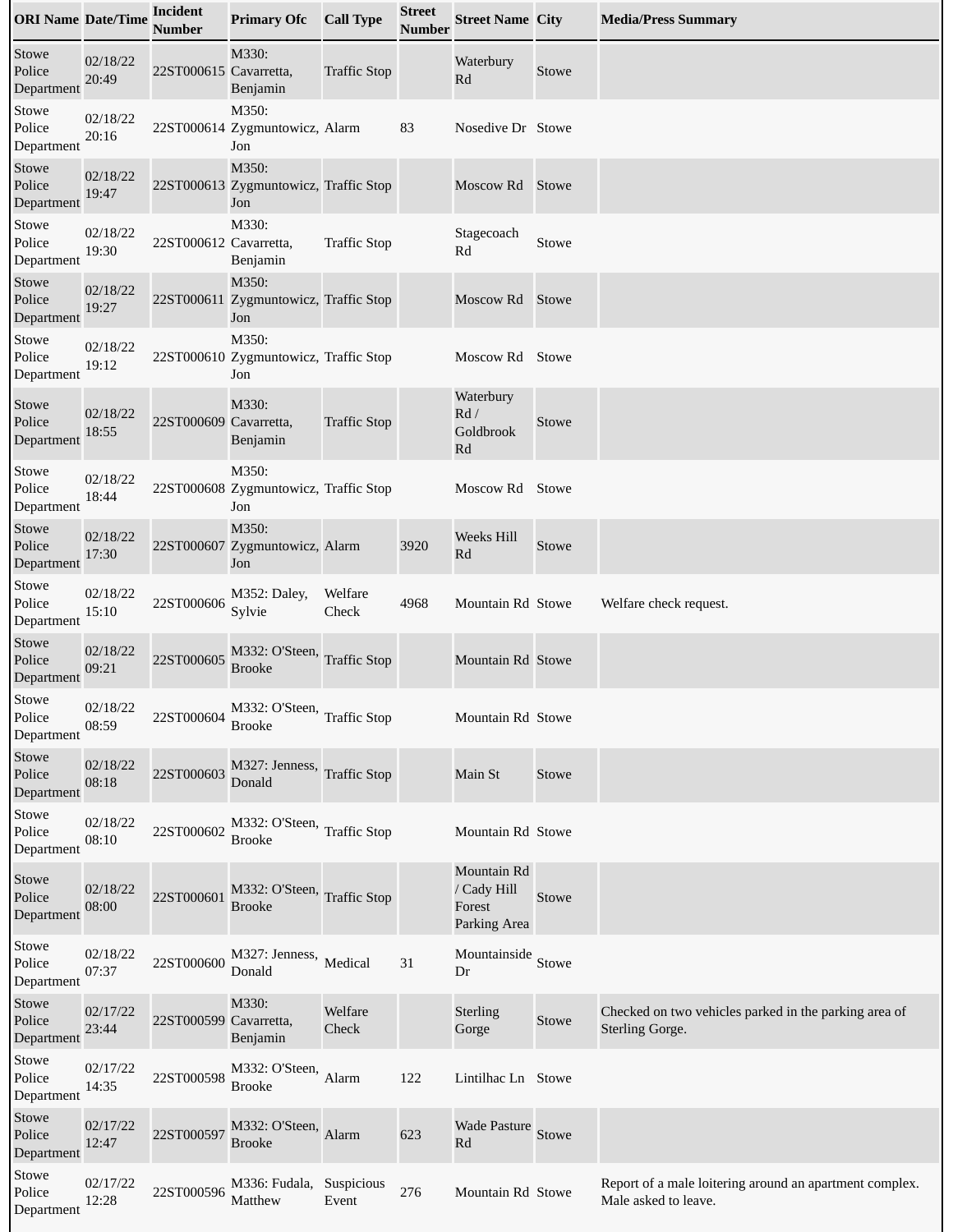| <b>ORI Name Date/Time</b>     |                   | <b>Incident</b><br><b>Number</b> | <b>Primary Ofc</b>                       | <b>Call Type</b>              | <b>Street</b><br><b>Number</b> | <b>Street Name City</b>           |       | <b>Media/Press Summary</b>                                                                                                                                          |
|-------------------------------|-------------------|----------------------------------|------------------------------------------|-------------------------------|--------------------------------|-----------------------------------|-------|---------------------------------------------------------------------------------------------------------------------------------------------------------------------|
| Stowe<br>Police<br>Department | 02/17/22<br>09:18 | 22ST000595                       | M332: O'Steen,<br><b>Brooke</b>          | <b>Traffic Stop</b>           |                                | Moscow Rd Stowe                   |       |                                                                                                                                                                     |
| Stowe<br>Police<br>Department | 02/17/22<br>07:45 | 22ST000594                       | M336: Fudala,<br>Matthew                 | Directed<br>Patrol            |                                | Park St                           | Stowe |                                                                                                                                                                     |
| Stowe<br>Police<br>Department | 02/17/22<br>07:30 | 22ST000593                       | M332: O'Steen, Directed<br><b>Brooke</b> | Patrol                        | 413                            | Barrows Rd                        | Stowe |                                                                                                                                                                     |
| Stowe<br>Police<br>Department | 02/17/22<br>06:14 | 22ST000592                       | M336: Fudala,<br>Matthew                 | Fraud                         | 1746                           | Mountain Rd Stowe                 |       | Fraud, possible bank scam.                                                                                                                                          |
| Stowe<br>Police<br>Department | 02/17/22<br>04:01 | 22ST000591                       | M329: Pray,<br>Dustin                    | <b>Foot Patrol</b>            |                                | Main St                           | Stowe |                                                                                                                                                                     |
| Stowe<br>Police<br>Department | 02/16/22<br>17:06 | 22ST000590                       | M332: O'Steen, Assist -<br><b>Brooke</b> | Public                        | 849                            | S Main St                         | Stowe | Person paid to do work but has not received anything. Civil<br>issue                                                                                                |
| Stowe<br>Police<br>Department | 02/16/22<br>11:00 | 22ST000589                       | M336: Fudala,<br>Matthew                 | Alarm                         | 1116                           | N Hill Rd                         | Stowe |                                                                                                                                                                     |
| Stowe<br>Police<br>Department | 02/16/22<br>09:43 | 22ST000588                       | M336: Fudala,<br>Matthew                 | Alarm                         | 1501                           | Maple Run<br>Ln                   | Stowe |                                                                                                                                                                     |
| Stowe<br>Police<br>Department | 02/16/22<br>09:39 | 22ST000587                       | M334: Tabor,<br>Darron                   | Found<br>Property             |                                | Main St                           | Stowe | Found PA Drivers License.                                                                                                                                           |
| Stowe<br>Police<br>Department | 02/16/22<br>07:31 | 22ST000586                       | M332: O'Steen, Directed<br><b>Brooke</b> | Patrol                        |                                | Park St                           | Stowe |                                                                                                                                                                     |
| Stowe<br>Police<br>Department | 02/16/22<br>07:29 | 22ST000585                       | M336: Fudala,<br>Matthew                 | Directed<br>Patrol            |                                | Barrows Rd                        | Stowe |                                                                                                                                                                     |
| Stowe<br>Police<br>Department | 02/16/22<br>01:02 | 22ST000584                       | M333: Rogers, Parking<br>Christopher     | Problem                       |                                | Main St                           | Stowe | Parking tickets issued.                                                                                                                                             |
| Stowe<br>Police<br>Department | 02/15/22<br>20:45 | 22ST000583 Cavarretta,           | M330:<br>Benjamin                        | Intoxication 7412             |                                | Mountain Rd Stowe                 |       | Intoxicated person being verbally disruptive.                                                                                                                       |
| Stowe<br>Police<br>Department | 02/15/22<br>19:22 | 22ST000582 Cavarretta,           | M330:<br>Benjamin                        | Motor<br>Vehicle<br>Complaint | 246                            | S Main St                         | Stowe | Report vehicle hit another vehicle.                                                                                                                                 |
| Stowe<br>Police<br>Department | 02/15/22<br>17:15 | 22ST000581                       | M335: Sawyer, Assist -<br>James          | Motorist                      |                                | Waterbury<br>Rd / Sky<br>Acres Dr | Stowe | A vehicle was broken down awaiting a tow truck.                                                                                                                     |
| Stowe<br>Police<br>Department | 02/15/22<br>12:13 | 22ST000580                       | M327: Jenness, Wanted<br>Donald          | Person                        | 14                             | S Main St                         | Stowe | Louis R. Marsh Jr., age 49, of Johnson, VT, arrested on a<br>warrant and released on a citation. Marsh was also issued a<br>citation for an incident in Morristown. |
| Stowe<br>Police<br>Department | 02/15/22<br>11:30 | 22ST000579                       | M352: Daley,<br>Sylvie                   | Citizen<br><b>Dispute</b>     |                                | Cady Hill Rd Stowe                |       | Theft of an item. Later return.                                                                                                                                     |
| Stowe<br>Police<br>Department | 02/15/22<br>11:04 | 22ST000578                       | M327: Jenness, Citizen<br>Donald         | Dispute                       | 571                            | Thomas Ln                         | Stowe | Citizen dispute. Under investigation.                                                                                                                               |
| Stowe<br>Police<br>Department | 02/15/22<br>10:38 | 22ST000577                       | M327: Jenness,<br>Donald                 | Alarm                         | 1069                           | Mountain Rd Stowe                 |       |                                                                                                                                                                     |
| Stowe<br>Police<br>Department | 02/15/22<br>09:39 | 22ST000576                       | M352: Daley,<br>Sylvie                   | Abandoned<br>Vehicle          | 85                             | Thomas Ln                         | Stowe | Contact made to have an abandoned vehicle moved.                                                                                                                    |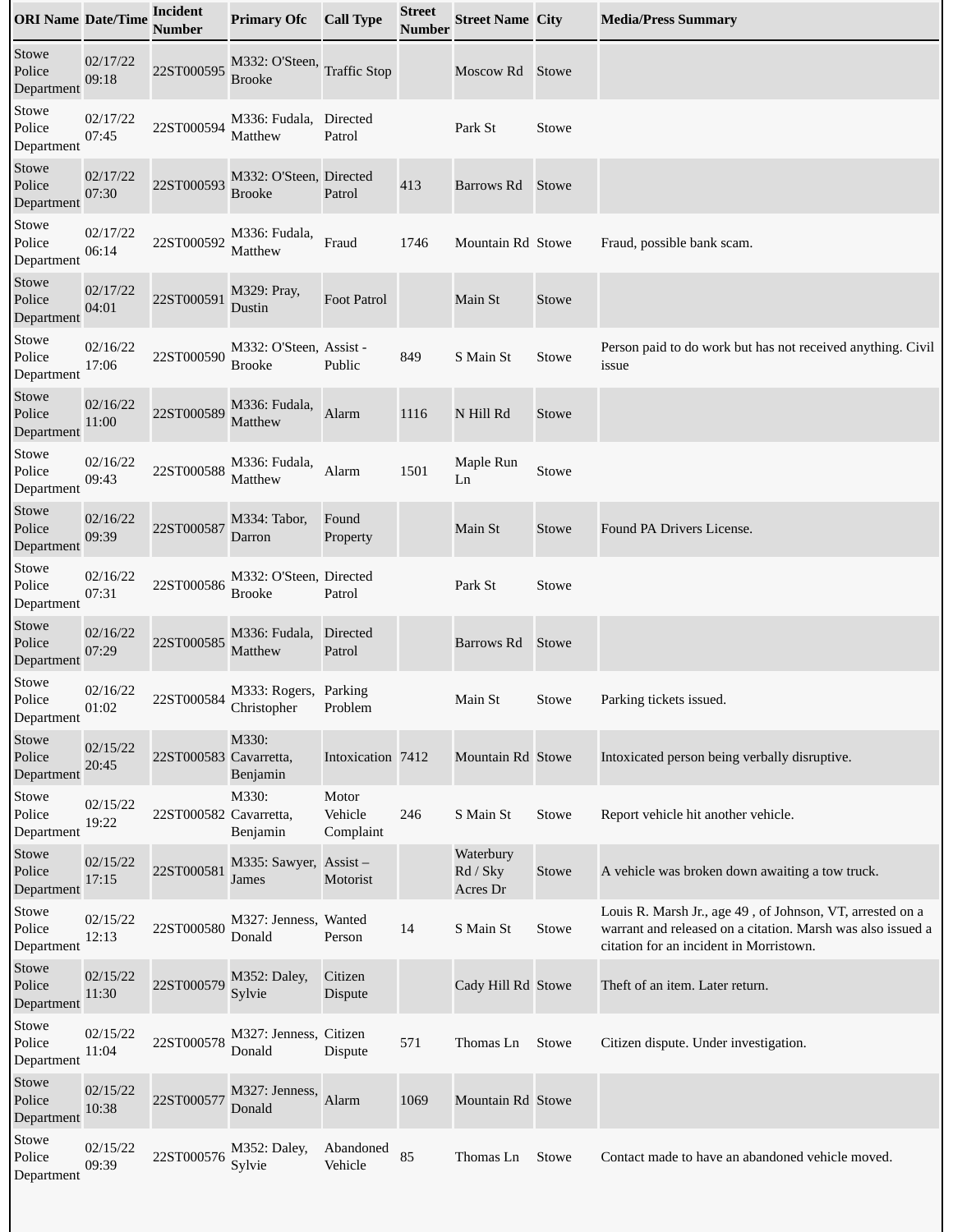| <b>ORI Name Date/Time</b>     |                   | <b>Incident</b><br><b>Number</b> | <b>Primary Ofc</b>                         | <b>Call Type</b>          | <b>Street</b><br>Number | <b>Street Name City</b> |       | <b>Media/Press Summary</b>                                                                        |
|-------------------------------|-------------------|----------------------------------|--------------------------------------------|---------------------------|-------------------------|-------------------------|-------|---------------------------------------------------------------------------------------------------|
| Stowe<br>Police<br>Department | 02/15/22<br>07:52 | 22ST000575                       | M352: Daley,<br>Sylvie                     | <b>Directed</b><br>Patrol | 254                     | Park St                 | Stowe |                                                                                                   |
| Stowe<br>Police<br>Department | 02/15/22<br>07:51 | 22ST000574                       | M327: Jenness, Directed<br>Donald          | Patrol                    | 413                     | Barrows Rd              | Stowe |                                                                                                   |
| Stowe<br>Police<br>Department | 02/15/22<br>00:49 | 22ST000573                       | M333: Rogers,<br>Christopher               | Parking<br>Problem        |                         | Park St                 | Stowe | Parking ticket                                                                                    |
| Stowe<br>Police<br>Department | 02/15/22<br>00:42 | 22ST000572                       | M333: Rogers,<br>Christopher               | Parking<br>Problem        |                         | Depot St                | Stowe | Parking ticket.                                                                                   |
| Stowe<br>Police<br>Department | 02/14/22<br>17:00 | 22ST000571                       | M352: Daley,<br>Sylvie                     | Snowmobile                |                         | Stagecoach<br>Rd        | Stowe | Snowmobile operation question.                                                                    |
| Stowe<br>Police<br>Department | 02/14/22<br>16:40 | 22ST000570                       | M352: Daley,<br>Sylvie                     | Welfare<br>Check          | 5781                    | Mountain Rd Stowe       |       | Concern of an overdue hiker.                                                                      |
| Stowe<br>Police<br>Department | 02/14/22<br>11:55 | 22ST000569                       | M352: Daley,<br>Sylvie                     | Welfare<br>Check          | 613                     | S Main St               | Stowe | Conducted a welfare check the person was fine.                                                    |
| Stowe<br>Police<br>Department | 02/14/22<br>11:31 | 22ST000568                       | M352: Daley,<br>Sylvie                     | Medical                   |                         | Pasture Dr              | Stowe |                                                                                                   |
| Stowe<br>Police<br>Department | 02/14/22<br>10:50 | 22ST000567                       | M352: Daley,<br>Sylvie                     | Traffic<br>Hazard         |                         | Maple St                | Stowe | Removed garbage bag from road.                                                                    |
| Stowe<br>Police<br>Department | 02/14/22<br>08:20 | 22ST000566                       | M334: Tabor,<br>Darron                     | Lost<br>Property          |                         | Weeks Hill<br>Rd        | Stowe | Late report of lost property. Fell out of a vehicle between<br>Weeks Hill Rd and Maplefields.     |
| Stowe<br>Police<br>Department | 02/14/22<br>07:44 | 22ST000565                       | M352: Daley,<br>Sylvie                     | <b>Directed</b><br>Patrol | 254                     | Park St                 | Stowe |                                                                                                   |
| Stowe<br>Police<br>Department | 02/14/22<br>07:39 | 22ST000564                       | M327: Jenness, Directed<br>Donald          | Patrol                    | 413                     | Barrows Rd              | Stowe |                                                                                                   |
| Stowe<br>Police<br>Department | 02/13/22<br>22:31 | 22ST000563                       | M331: Trucott, Suspicious<br>Robert        | Event                     | 849                     | S Main St               | Stowe | A vehicle had an open door but everything appeared to be<br>okay, the door was secured by Police. |
| Stowe<br>Police<br>Department | 02/13/22<br>20:53 | 22ST000562                       | M331: Trucott,<br>Robert                   | Medical                   | 823                     | S Main St               | Stowe |                                                                                                   |
| Stowe<br>Police<br>Department | 02/13/22<br>13:11 | 22ST000561                       | M332: O'Steen, Medical<br><b>Brooke</b>    |                           | 125                     | Thomas Ln               | Stowe |                                                                                                   |
| Stowe<br>Police<br>Department | 02/13/22<br>10:22 | 22ST000560                       | M332: O'Steen, Suspicious<br><b>Brooke</b> | Event                     | 246                     | S Main St               | Stowe | Report of a suspicious vehicle.                                                                   |
| Stowe<br>Police<br>Department | 02/13/22<br>00:51 | 22ST000559                       | M331: Trucott, Parking<br>Robert           | Problem                   |                         | S Main St /<br>Main St  | Stowe | Parking ticket                                                                                    |
| Stowe<br>Police<br>Department | 02/13/22<br>00:32 | 22ST000558                       | M331: Trucott,<br>Robert                   | <b>Traffic Stop</b>       |                         | Pucker St               | Stowe |                                                                                                   |
| Stowe<br>Police<br>Department | 02/13/22<br>00:21 | 22ST000557                       | M331: Trucott,<br>Robert                   | <b>Traffic Stop</b>       |                         | Maple St                | Stowe |                                                                                                   |
| Stowe<br>Police<br>Department | 02/13/22<br>00:15 | 22ST000556                       | M329: Pray,<br>Dustin                      | Alarm                     | 35                      | S Main St               | Stowe |                                                                                                   |